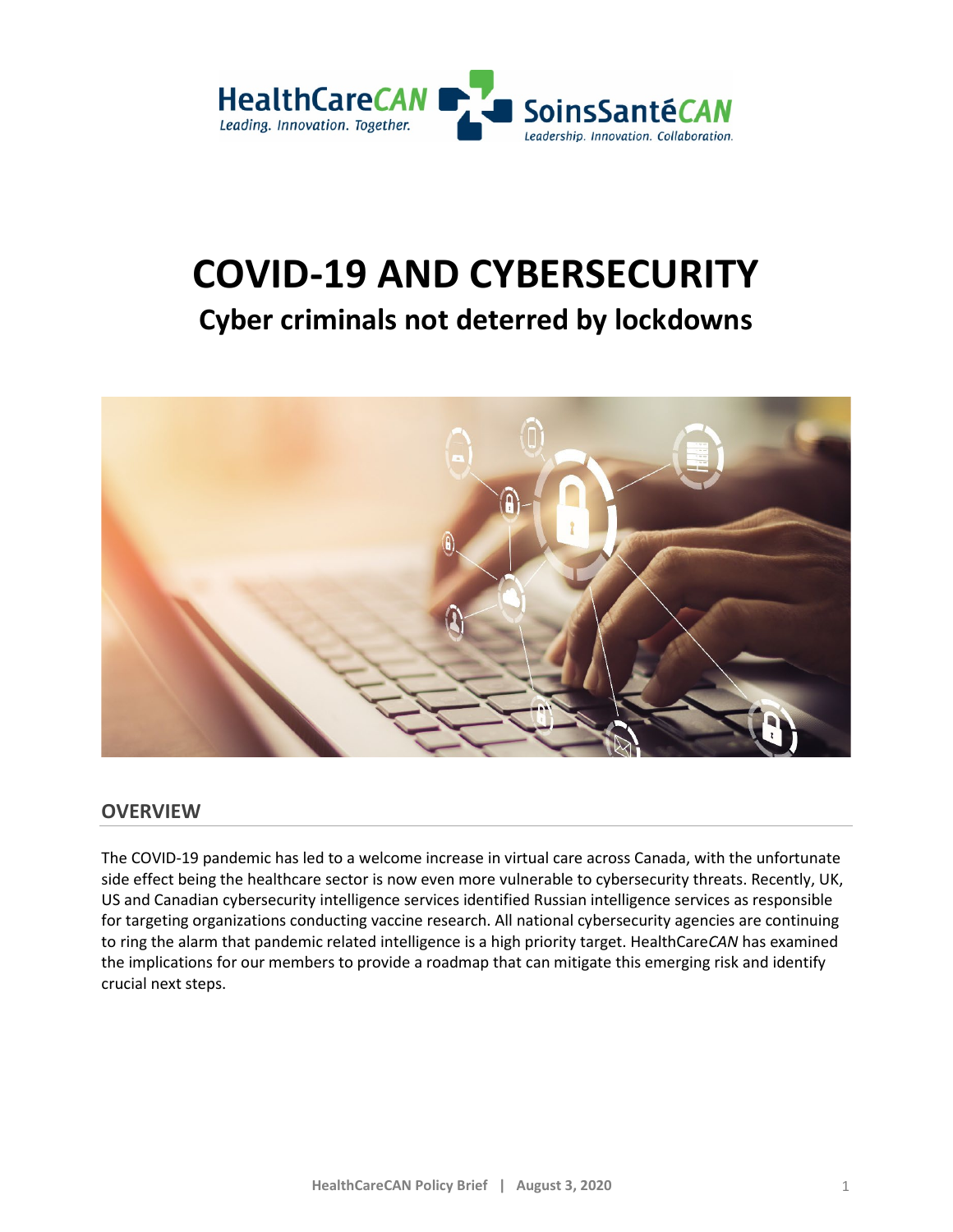## **PANDEMIC HAS HEIGHTENED CYBERSECURITY RISKS**

The COVID-19 pandemic changed the world as we know it. The pandemic resulted in a massive expansion of virtual primary care Canada-wide<sup>[1](#page-1-0)</sup> and more than half of patient visits with health care providers shifted to virtual care<sup>[2](#page-1-1)</sup>. The Canadian Medical Association recently released a poll that showed of the 1,800 Canadians interviewed, 91% stated there were very satisfied with virtual care services and 42% would prefer to continue using them<sup>[3](#page-1-2)</sup> after the pandemic crisis has passed.

HealthCare*CAN* conducted a poll of our members in April 2020 about their immediate needs regarding virtual care during COVID-19 and their responses stressed the importance of increasing support structures. They identified many gaps and some of their main suggestions were:

- Integration with EMRs;
- Better sharing across platforms and regional databases;
- Increasing investment in infrastructure;
- Expanding resources to rural and remote communities.

As our healthcare system continues to increase virtual care services, healthcare organizations must improve their cybersecurity capabilities. It is also vitally important that the healthcare sector realize that cybersecurity is not simply an IT issue. A breach of healthcare facilities can impact the integrity, confidentiality, and availability of vital information (e.g. patient records, appointments, doctor call schedules, procedure room bookings, etc.), which makes securing critical infrastructure a pressing business issue.

Healthcare providers have access to enormous amounts of sensitive data that are attractive to malicious actors. Some of the most common cyber attacks involve:

- **Hacking:** A term that generally describes a third-party's attempt to compromise digital devices and can encompass using any of the tactics described below.
- **Phishing and spear phishing:** An attempt to gain personal data, banking information, and other sensitive information by mimicking or spoofing, a specific, usually well-known brand. They may then use the information to commit fraudulent acts. Spear phishing is highly targeted towards a specific individual and often the corrupt email appears to be from a trusted source and includes personalized information.
- **Ransomware:** A type of malware (harmful software, viruses, worms, etc.) that denies a user's access to a system or data until a sum of money is paid.
- **Denial-of-service (DoS) or a Distributed Denial of Service attack (DDoS):** Any activity that makes a service unavailable for use by legitimate users (e.g. scheduling appointments) or that delays system operations and functions. While a DoS attack uses one device to mount the attack, a DDoS attack uses multiple devices to attack a target e.g. crashing a website by overwhelming it with excessive traffic from multiple devices.
- **Password Spraying:** attempts to gain unauthorized access to a large number of accounts by trying a few commonly used passwords.

<span id="page-1-0"></span><sup>&</sup>lt;sup>1</sup> Telemedicine and virtual care guidelines (and other clinical resources for COVID-19). Retrieved from: [http://www.royalcollege.ca/rcsite/documents/about/covid-19-resources-telemedicine-virtual-care-e](about:blank)

<span id="page-1-2"></span><span id="page-1-1"></span><sup>&</sup>lt;sup>2</sup> Rapid Response to COVID-19. Retrieved from[: https://infoway-inforoute.ca/en/solutions/rapid-response-to-covid-19](about:blank) <sup>3</sup> Virtual care is real care: National poll shows Canadians are overwhelmingly satisfied with virtual health care.

Retrieved from[: https://www.cma.ca/news/virtual-care-real-care-national-poll-shows-canadians-are-overwhelmingly](about:blank)[satisfied-virtual](about:blank)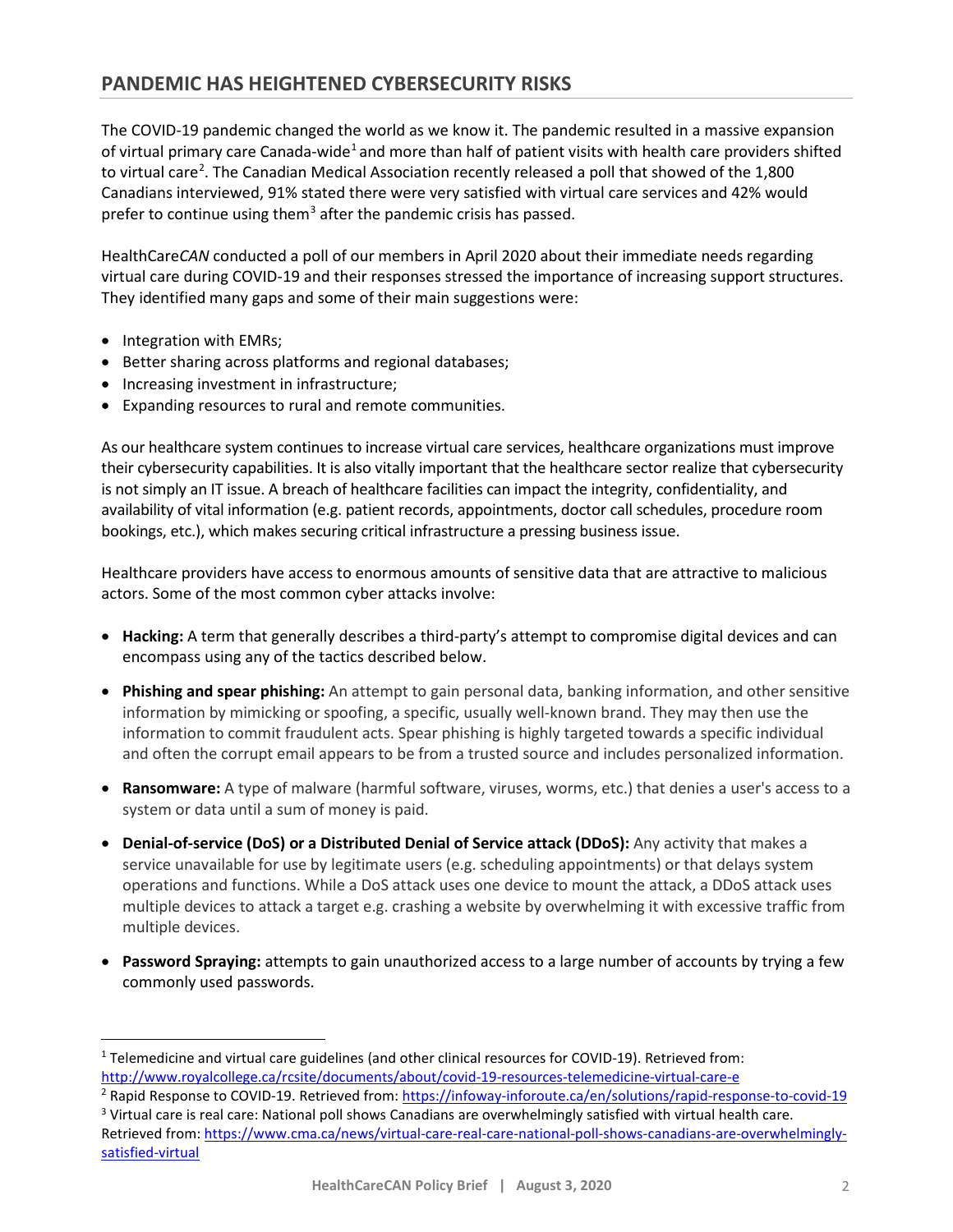• **Exploiting critical vulnerabilities:** Configuration errors and unpatched software being used on infrastructure. This is of particular concern in the COVID-19 era as organizations rapidly scale up virtual and remote operations.[4](#page-2-0)

## **HEALTHCARE***CAN* **CHAMPIONS CYBERSECURITY RESILIENCE**

HealthCare*CAN* recognizes the importance of promoting resilient critical infrastructure and cybersecurity. The pandemic has caused a sudden increase in people working remotely without their organization's IT security net (e.g. infrastructure, firewalls, policies, etc.), making the potential of cybersecurity breaches even more likely. The healthcare sector has the added challenges of using legacy technology, lack of funding and resources, and lack of guidance and support from both government and industry. We are involved with several organizations to stay aware of the current situation and mitigate risk for our members.

In October 2019, along with our member Eastern Health in Newfoundland and Labrador, and our partner the **Canada-Israel Industrial Research and Development Foundation (CIIRDF)**, we co-hosted the Canada-Israel Exchange on Cybersecurity in Health in St. John's. The Exchange was created as a tool to mitigate cybersecurity gaps by developing collaboration between Israeli technical experts, Canadian innovation partners (e.g. Telus, Becton, Dickinson and Company (commonly known as BD) or GE Health), health system leaders, and provincial/territorial governments. The agenda for the event centred on two goals:

- Raising awareness on the various cyber security domains and how they map onto healthcare; and,
- Connecting local needs to the expertise of Canadian and Israeli firms to encourage partnerships that meet those needs.

The Exchange shed light on many of our cybersecurity vulnerabilities and some experts estimated that while the optimal investment in cyber security is between  $9 - 14\%$  of the overall IT budget, actual investment averages closer to 6%. Experts also shared that globally, the growth in the number and costs of cyber attacks is large and growing. Across industries, healthcare is consistently in first, second, or third place in terms of volume of attacks. The costs of attacks in aggregate grows by double digits every year but the security budget has tended to remain the same. $5$ 

We are the health sector's representative on the **National Cross Sector Forum on Critical Infrastructure (NCSF).** As a part of the NCSF, we work to maintain a comprehensive and collaborative Canadian approach to critical infrastructure by providing a standing mechanism for discussion and information exchange within and between the federal, provincial and territorial governments and the critical infrastructure sectors.

We also work closely with the **Canadian Centre for Cyber Security (CCCS)** to stay abreast of the current cybersecurity threats and attend a weekly health sector COVID-19 call with pan-Canadian health organizations. CCCS warns that network penetration attempts (phishing, hacking, password spraying etc.) have increased. They also warn that criminals may take advantage of increased pressure on Canadian health organizations in response to the pandemic to extract ransom payments or hide other compromises. In a testament to how quickly cyber criminals take advantage of a quickly moving situation, as the Canadian federal government announced the introduction of a contact tracing app, CCCS almost immediately identified a ransomware "CryCrypter", masquerading as the purported app.

<span id="page-2-0"></span><sup>&</sup>lt;sup>4</sup>Cyber threats to Canadian health organizations. Retrieved from: [https://cyber.gc.ca/en/alerts/cyber-threats](about:blank)[canadian-health-organizations](about:blank)

<span id="page-2-1"></span><sup>&</sup>lt;sup>5</sup> Data gathered from an expert at the Canada-Israel Exchange for Cybersecurity in Health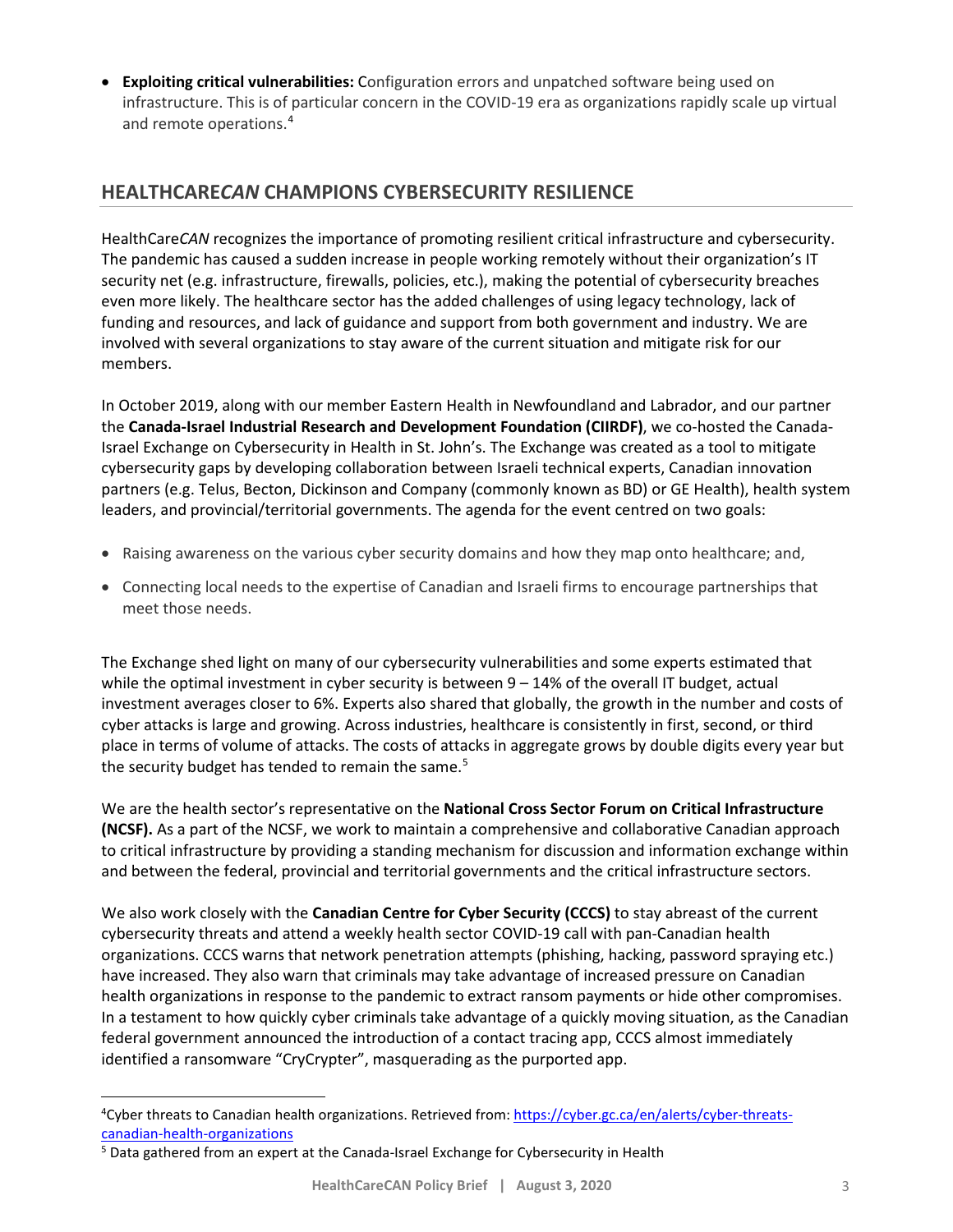In May 2020, CCCS highlighted intelligence received from the Cybersecurity and Infrastructure Security Agency (CISA) and the United Kingdom's National Cyber Security Centre (NCSC) about continued efforts of advanced persistent threat (APT) groups to target organizations involved in the response to COVID-19. The CCCS has assessed that sophisticated threat actors may attempt to steal the intellectual property of organizations engaged in research and development related to COVID-19, or sensitive data related to Canada's response to COVID-19. Targets have included vaccine and medicine research and development by pharmaceutical bodies and gathering bulk personal information from healthcare bodies. In a recent stunning development, the group APT29 has been linked to Russian intelligence agencies and was previously responsible for hacking political parties in the US and Norway. They are using a variety of tactics such as spear-phishing and exploiting software flaws but are highly adaptable, making cybersecurity vigilance all the more important<sup>[6](#page-3-0)</sup>.

# **OUR GOALS**

HealthCare*CAN* advocates for improved awareness and attention to cybersecurity gaps in healthcare, both among our membership and through our strong working relationships with Public Safety Canada, Health Canada, and the Public Health Agency of Canada. We also strive to provide information and share best practices on enhancing cybersecurity in health. To improve the protection of sensitive and private information and provide essential services unencumbered of cyber attacks, we urgently require:

- 1. **Greater attention towards cyber security in the healthcare sector.** The sensitive nature of healthcare information and the escalation of cyber attacks makes this a critically important arena that is being largely ignored. The threat landscape and its impact on the functioning of healthcare services needs to be clearly and urgently communicated.
- 2. **Increase in resources for capacity building.** Healthcare organizations need greater investment from the federal government to assist in risk assessment, creation of a centralized security operations center (SOC), provide training to employees, improve cybersecurity resilience, and employ better cyberdefence practices.
- 3. **Developing national standards for cybersecurity in healthcare organizations.** We have continued to strongly advocate for developing national standards for cybersecurity in healthcare organizations. These efforts have become even more critical with the increase in virtual care and people working remotely.

## **ROADMAP FOR OUR MEMBERS**

HealthCare*CAN* continues to closely monitor this rapidly evolving threat to our sector and has identified key questions for healthcare organizations to use as a starting point when initiating conversations around cybersecurity with senior management teams:

- 1. Is there an active and effective dialogue within your organization among the Board of Directors, leadership, and the cybersecurity team about where the value is created in the organization, where the critical assets are, and what is their vulnerability to key threats?
- 2. With the expansion of virtual care, are you considering cybersecurity with a true enterprise-wide lens?
- 3. In your organization, is protecting critical information seen as an IT issue rather than good business practice?

<span id="page-3-0"></span><sup>6</sup> CSE Statement on Threat Activity Targeting COVID-19 Vaccine Development – Thursday, July 16, 2020. Retrieved from:<https://cse-cst.gc.ca/en/media/2020-07-16>